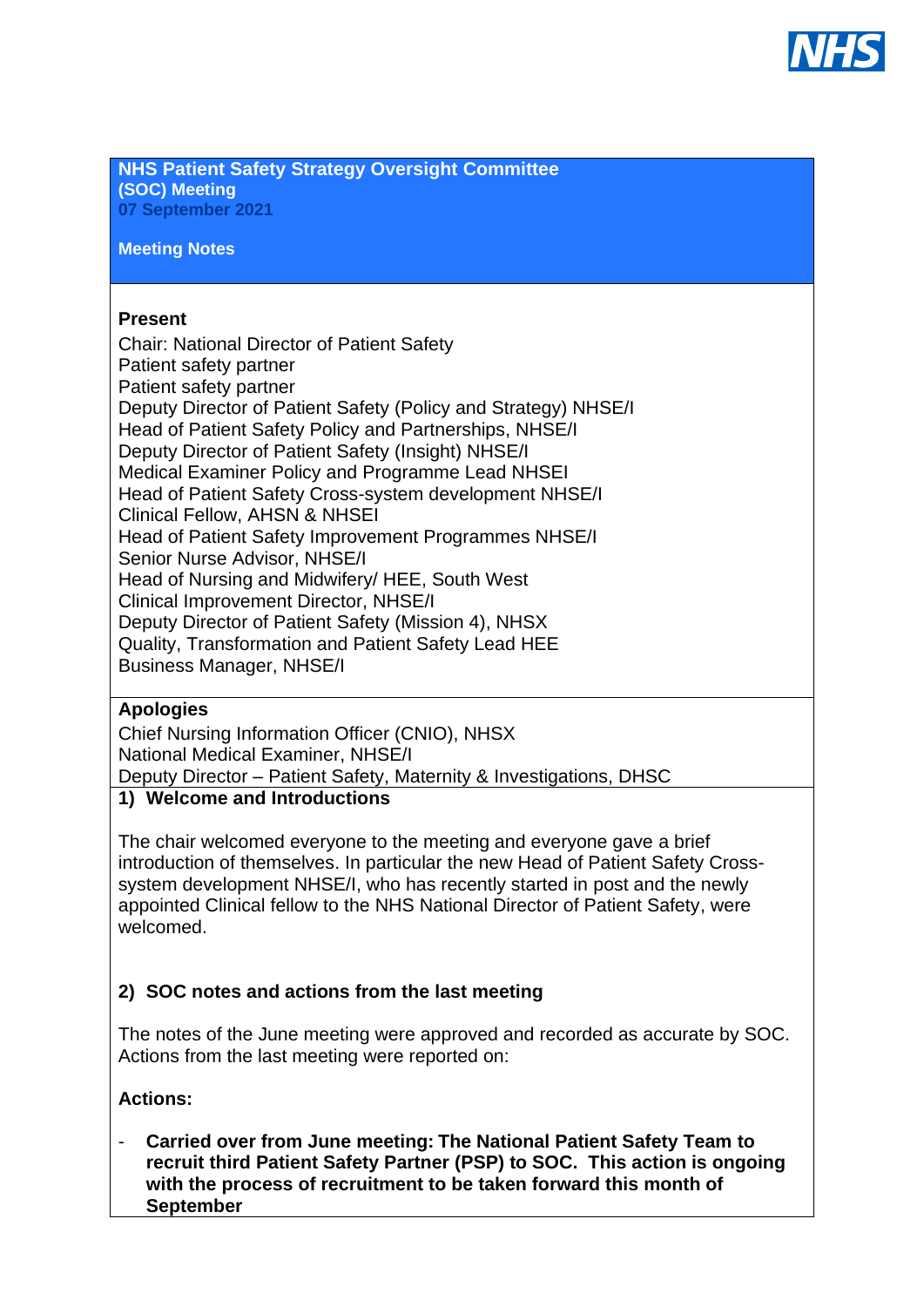Carried over from June meeting: NHSE/I to explore inviting an additional **PSP as an observer of SOC in the interim until the recruitment of a third PSP is complete. This action is ongoing, and the committee will take this forward with the interest of PSPs requesting to attend SOC as an observer.** 

#### **3) Overview of strategy implementation status**

The overview report was presented.

Implementation Milestones since June 2021:

- The replacement for NRLS and STEIS was formally launched on 19<sup>th</sup> July. This is a major milestone in the implementation of the strategy. The two systems are still going to be run in parallel, with a phased handover between them to maintain the existing level of reporting as far as possible.
- The Framework for involving patients in patient safety was published on  $29<sup>th</sup>$ June. A Patient Safety Partners (PSPs) working group was established and the first meeting was held in August to identify how to further support implementation of the framework.
- A high profile symposium for Patient Safety Specialists was held in July with speakers including Don Berwick. This session marked the first in a series of sessions with expert speakers that are being brought in to speak to the PSS community. Next week Professor Charles Vincent will be speaking to the PSSs.
- A significant package of work to analyse and make recommendations for addressing inequalities in patient safety was completed by the National Director of Patient Safety's previous clinical fellow in July 2021. This will inform further work on addressing safety inequalities and several academic publications are expected to come out of this report.

#### Discussion:

- A question was raised regarding patient involvement in the work to implement the Framework for Involving Patients in Patient Safety. It was confirmed that the team are working in partnership with PSPs within the recently set up working group. Work is also ongoing with PSSs to collectively support further implementation via an improvement approach.
- SOC enquired whether the report on inequalities in patient safety could be shared with the group. The chair agreed that several documents can be shared. It was agreed for the Head of Patient Safety Cross-system development to share both presentations with PSP and wider committee.
- SOC congratulated NHSE/I on the launch of the Learning from Patient Safety Events (LFPSE) Service and enquired if there had been any feedback since the launch the new service. In response it was stated that feedback is being provided constantly. Issues arising in relation to oversight of reporting activity at a provider level, which is being resolved with a rapid piece of work underway with colleagues from wider NHSE/I teams to ensure appropriate linkage of provider systems via ODS codes. This will then ensure appropriate permissions and access are in place.
- A Senior Nursing Advisor introduced himself (attending in place of the previous Nursing Directorate committee member) and discussed the work that he is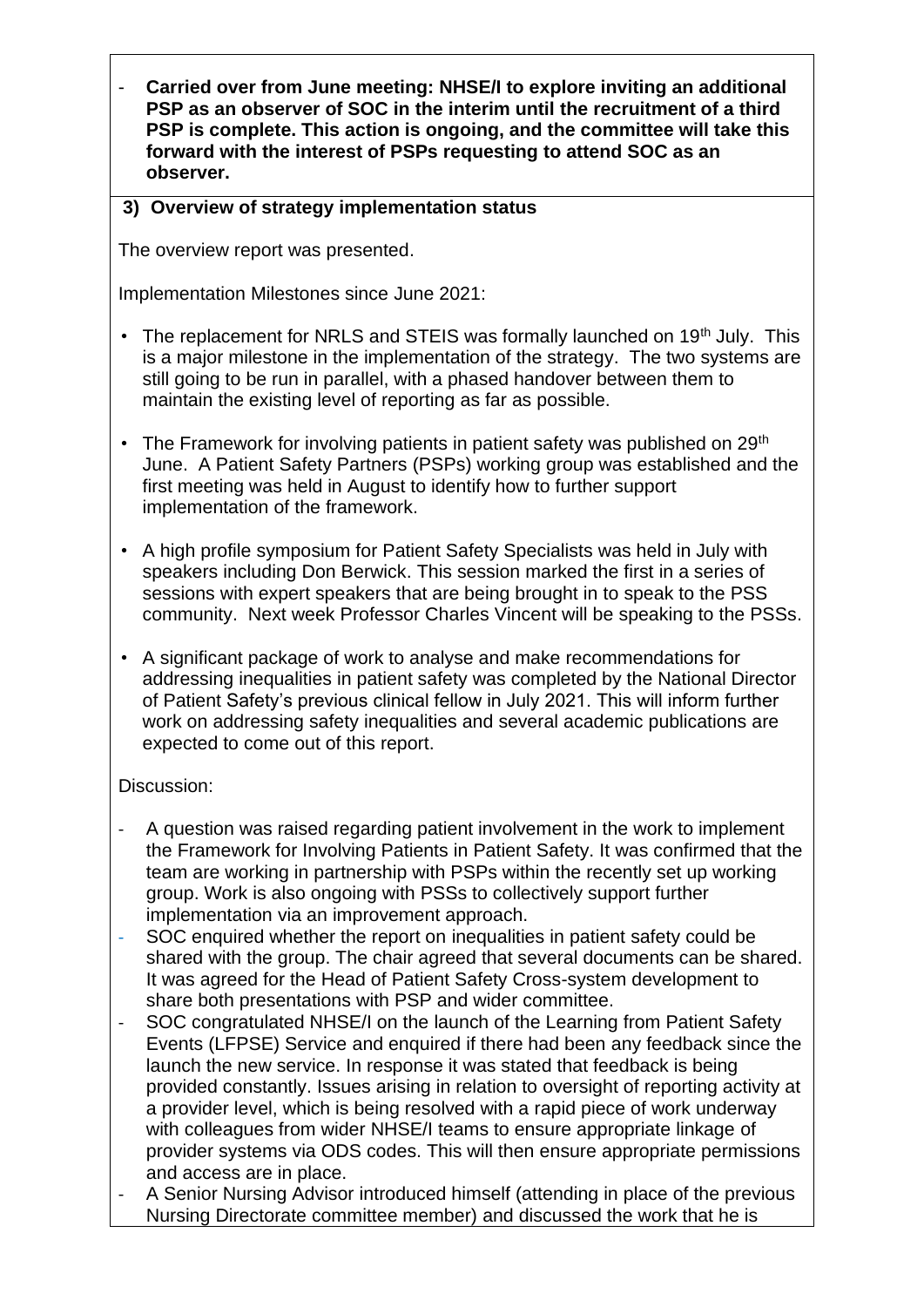involved in and enquired if there are any patients on the committee and to what degree of involvement CQC has in the delivery of the Strategy. The chair confirmed that there are patients on the committee and asked them to introduce themselves and identified that CQC is very much involved in the work.

- Both PSPs introduced themselves and one offered to have a conversation outside of the meeting, which was warmly welcomed.
- The chair also reiterated the need to recruit a third PSP, which is underway

# **Action**:

- **NHSEI to summary documents from Patient Safety Inequalities in Healthcare research with PSP - Completed**

### **Insight**

In addition to the launch of the LFPSE service described earlier, the following progress was noted:

- Patient Safety Measurement: Work to align measurement principles is ongoing with support from NHSE/I Single Oversight framework team.
- PSIRF: The new framework which will replace the serious incident framework is being tested by 14 early adopter organisations. Early adopters have provided positive feedback, but also report finding implementation of the new framework to be very challenging due to issues with capacity and resourcing related to COVID response.

### **Involvement**

In addition to the publication of the Framework for involving patients in patient safety described earlier, the following progress was noted:

Patient Safety Specialists (PSS): There are currently 733 registered PSS from 343 organisations with an estimated 97% coverage of what is expected. The current challenge is building, maintaining and improving engagement with this cohort of people.

It was brought to the attention of the committee that work is ongoing with PSSs in CCGs and ICSs to understand their role. It was noted that most of the work that has been done with PSSs to date predominantly focuses on Provider PSSs, rather than those working in CCGs/ICSs. An initial meeting took place last week to explore this in more detail and to look at providing more clarity on expectations.

### **Improvement**

In relation to the strategy improvement programmes, the following progress points were highlighted:

- Mat/Neo Safety Improvement Programme: The perinatal optimisation pathway is reaching fruition. Work is also ongoing around the Maternity Early Warning Score (MEWS) which is being developed as a prototype – testing and implementation plan for this is being refined including work with NHSX to scope a digital platform for the tool.
- Medication Safety Improvement Programme: Good engagement for this piece of work was reported. 80 Care Homes have engaged as programme participants with the support of patient safety collaboratives and 81 safety Champions from care homes have been recruited into programmes.
- Mental Health Safety Improvement Programme: Work is ongoing in relation to the guidance around assessment of ligature anchor points in in-patient services and other environmental self-harm risks with the CQC and the Mental Health Nursing Directors Forum.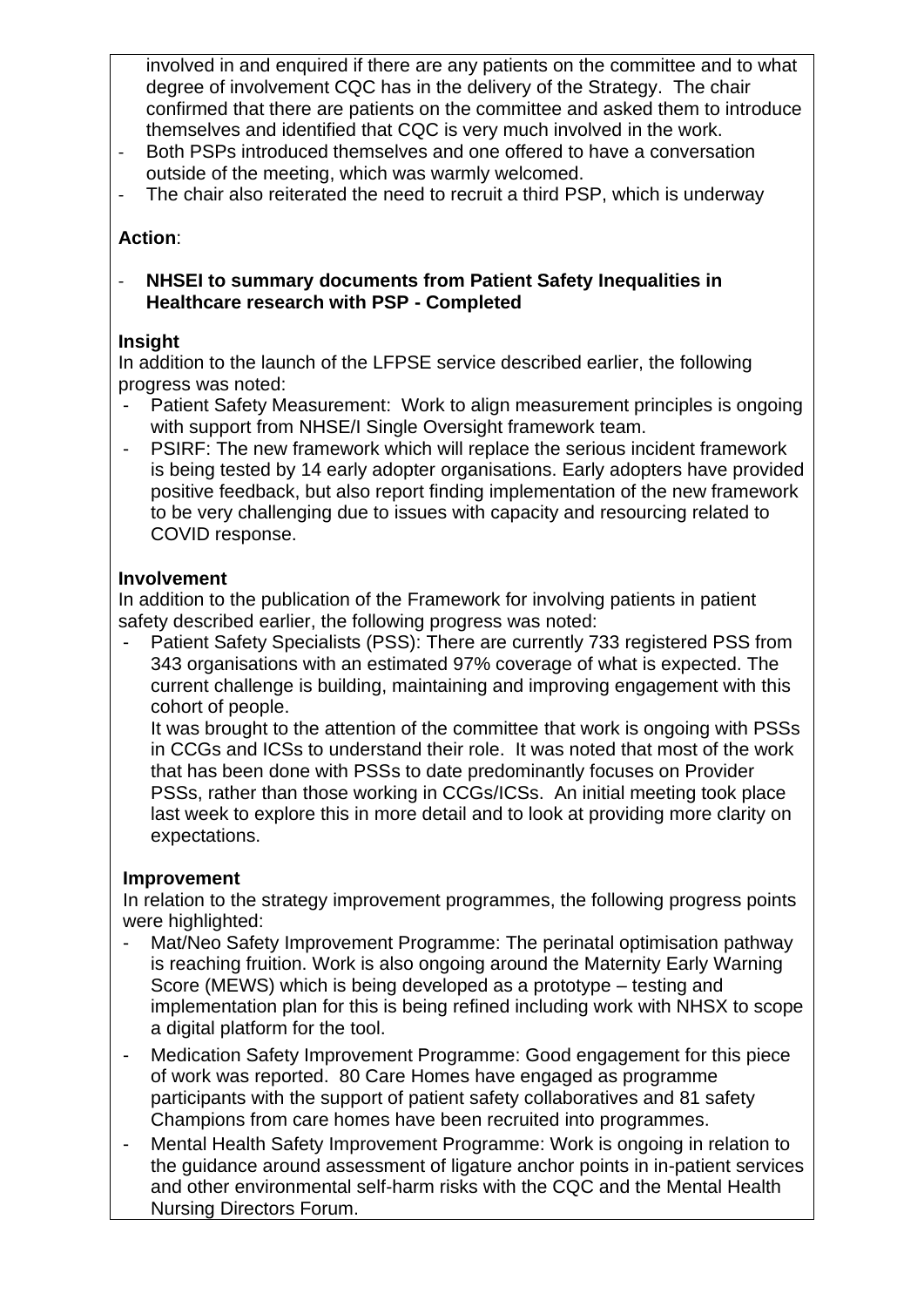- Adoption and Spread: Work is ongoing in relation to the development and delivery of Quality Improvement programmes to the COPD Audit programme
- Managing Deterioration Safety Improvement Programme: NatPatSIP and ManDetSIP are jointly writing a proposal paper outlining the need for a National Deterioration Strategy to provide direction to all related work. Work is also in development in relation to a National Paediatric Warning Score (nPEWS)

### **Improvement Discussion:**

The Head of Patient Safety Improvement Programmes confirmed that a great summary was provided for the Deterioration work and mentioned that a lot of the deterioration work is focussing on early warning scores as a tool. It was also noted, that it would be best to contextualise this work against how much more work can be done in the prevention programme and if deterioration is identified early how can there be an early response and escalation.

A question was raised concerning the MH Patient Safety Networks, specifically what are their structures and what do they encompass? In response, it was stated that the networks are a standard model that have been used in other programmes. They act as a forum to bring together all stakeholders including PSPs across health and care settings to focus on issues at hand including national priorities or local patient safety concerns

# **Safety Culture and Systems**

The following progress was highlighted:

- A Safety Culture programme group has been setup and met for the 1st time in July. Members include PSSs and PSPs with a total of 30 members. They are looking at co-producing a programme of work that will have meaningful impact on Safety Culture and help to tackle problems across the NHS. Work is scheduled to occur in Q3/Q4 2021/22 with a series of workshops and T&F groups to be delivered.
- Surveillance and Improvement through NHSE/I quality governance processes: The current focus is on creating guidance for Integrated Care Systems (ICSs) as the successor to CCGs and as a key part of the implementation of the Longterm plan. The team are working with the Quality Strategy team to ensure that Safety is appropriately represented within relevant quality sections of guidance and support provided for ICSs.

# **Safety Culture and Systems discussion:**

- A query was raised in relation to the work around metrics and whether this was linked into the National Quality Board. It was confirmed that the work was linked. HEE also mentioned that their reporting tool is online for anyone to access.

# **Action:**

- **Deputy Director of Patient Safety to confirm with Head of Patient Safety Policy if data from HEE tool currently feeds into the model hospital culture metrics, and if not, to urge that a dataflow is created**

# **4) Medical Examiners**

An update on progress with the Medical Examiner system was provided. Highlights included the following: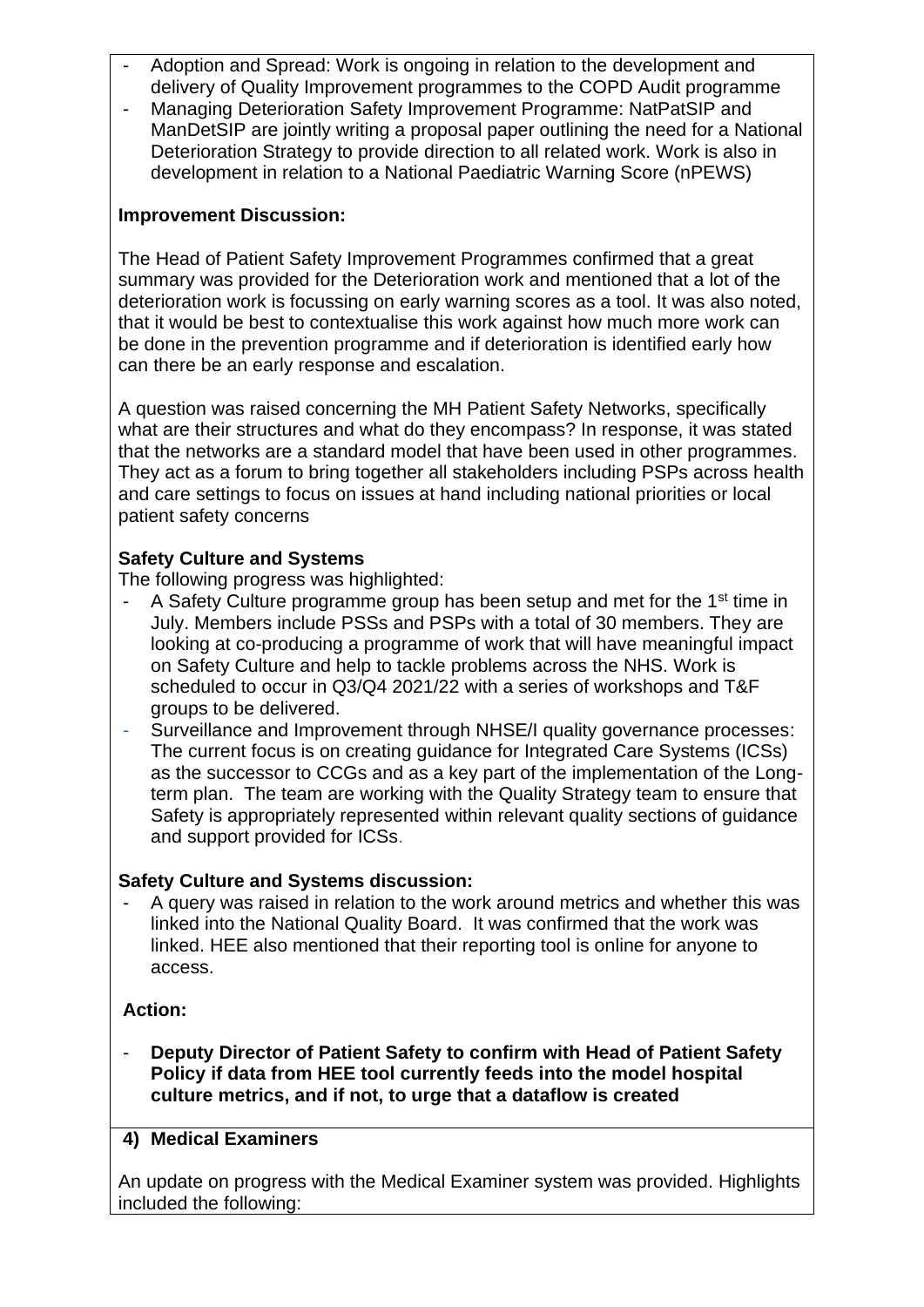- The Health and Care Bill is still making its way through Parliament meaning a statutory Medical Examiner system is anticipated from next year
- A letter was issued to the system on 08<sup>th</sup> June instructing Medical Examiner offices in Acute Trusts to start making plans for scrutinising deaths in all other areas.
- The has been quite a lot of engagement work in the background. This has highlighted challenges with wider implementation of the system for example in primary care where GPs have been involved in delivering the Covid response, and particularly vaccinations. There are several GPs who are Medical Examiners who are involved in talking about their experiences through a video and hopefully encouraging their colleagues to embrace the changes
- In relation to finances, Trust are reimbursed for Medical Examiner work with funding from DHSC.
- Trusts recently submitted data for April-June 2021 (quarter 1). The 129 medical examiner offices reported that 46,192 deaths were potentially available for scrutiny (a reduction from 74,033 deaths in January-March 2021). Medical examiners provided independent scrutiny of 38,343 deaths in the most recent period.
- Trusts' quarterly submissions for April-June 2021 also showed that
	- o 12% of adults' deaths were referred to a coroner following medical examiner scrutiny
	- o 12% of deaths scrutinised were referred for case record review
	- o 372 patient safety incidents were notified after Medical Examiner scrutiny

## **Medical Examiner Discussion:**

The chair identified that it was helpful to see the data on the number of cases being referred to coroners and structured judgement review but also raised a few questions regarding how many cases that go straight to the coroner are rejected and sent back and the outcome of this. A question was also posed regarding whether medical examiners could provide more details and data in addition to ONS figures. In response it was stated that the dataflow for referrals to coroners is still being refined, to ensure all cases referred are logged and contain the required detail. Data is collected on this and information is available on cases that come back to the Medical Examiner's office. It was noted that a digital system, has been in development for quite a few years. DHSC have appointed NHSBSA to take this forward – two Trusts are currently testing the digital system.

A question was raised in relation to deaths of people with learning disabilities and with severe mental illness – are there any statistics in terms of ethnicity? In response it was stated that there was very limited data and there isn't a reliable system for this. The current system is not suited for analysing different outcomes for different groups. Things that are currently monitored include for example, the urgent release of bodies for religious reasons by working with various groups. A paper has been published on this through the Royal College of Pathologists.

### **5) Patient Safety Syllabus**

SOC received an update on the status of this work from HEE:

- An extra-ordinary meeting was held last week regarding a proposal by colleagues in the Academy of Medical Royal Colleges to optimise impact by combining the launch of Level 1 and 2 together in October 2021. Communications re the launch will follow a week later.
- In response the communications team are rejigging the timelines and the communication plan that that was being worked on.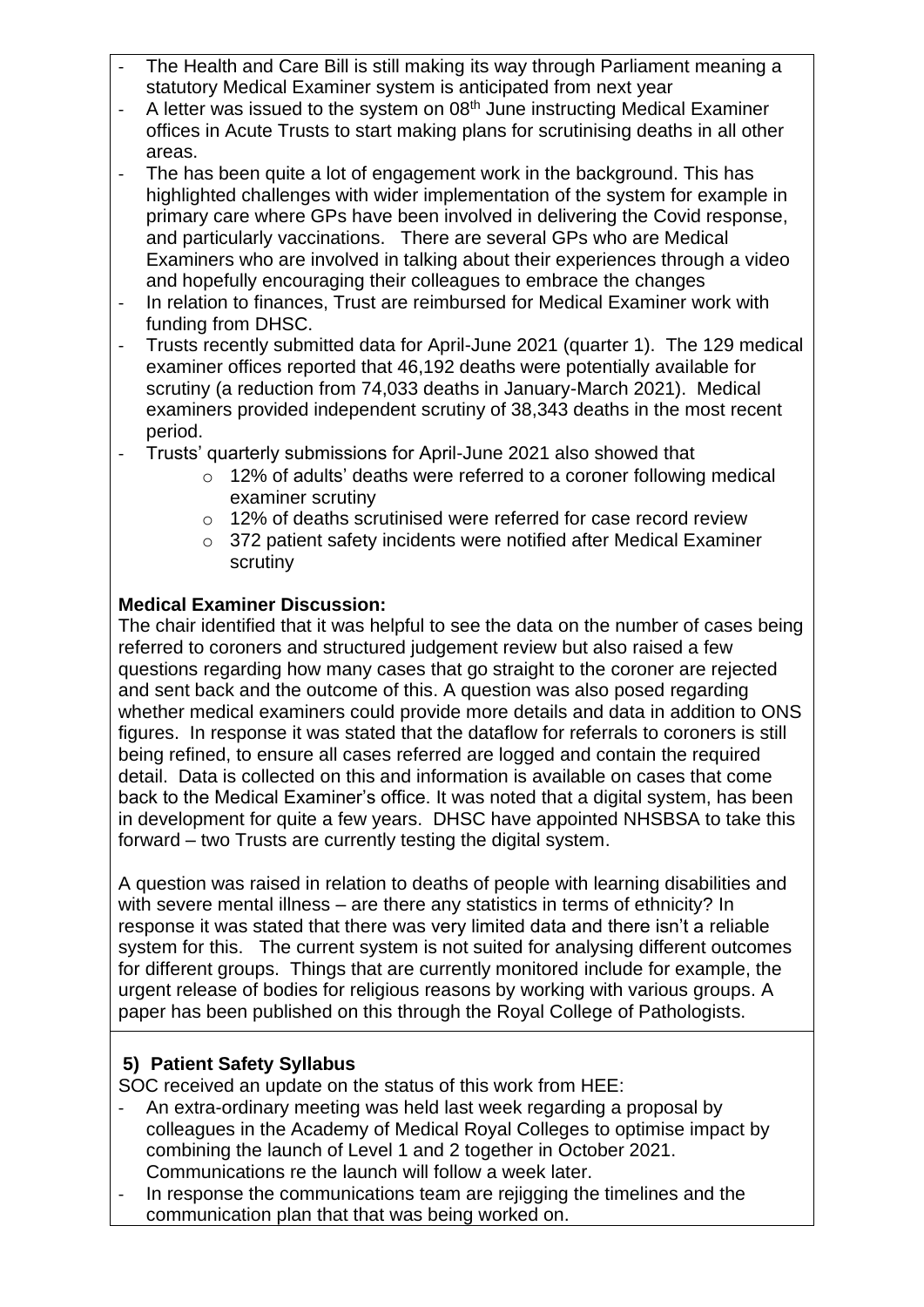- A joint presentation between HEE and NHSE/I will take place at Patient Safety Congress on 20<sup>th</sup> and 21<sup>st</sup> September
- In terms of developing a specification for the provision of level 3,4 and 5 to PSSs, the Academy will be working with a group of PSSs who have selfidentified in helping with this work, but work has not started yet. The role of the group will be to specify syllabus content for levels 3-5 which will be delivered by an external provider.
- There was a discussion around funding for training PSSs and who will be picking up the cost for those that go forward to levels 3, 4 and 5. The Academy is also undertaking a piece of work to determine to which level PSSs should be trained.
- HEE flagged there are outstanding questions concerning when all cohorts of PSSs are trained, what happens to the training provider and will there be a continual pipeline of individuals coming through or how will this work?
- A paper was developed to look at mandatory training which was reported back at the last SOC meeting and one of the recommendations from the Academy was that this training should be made mandatory and at some point include it in the Core Skills Training Framework.

## **Patient Safety Syllabus Discussion**

The chair provided feedback re the 1<sup>st</sup> Iteration of training by stating there is an anxiety around mandating training as this could not be universally very popular due to the busy schedule of people. In the long-term when its usefulness and relevance has been determined through feedback and it has been refined, then it can be worked upon to be made mandatory.

It was also mentioned that it's important to know when the next iteration would be out and to also think about engagement ensuring that relevant stakeholders are not missed.

There was also concerns around how can levels 3-5 be delivered differently without having to take individuals out of service for several hours. The role of simulation to deliver some of this training was also discussed.

### **6) NHSX Digital Clinical Safety**

- The Digital Clinical Safety Strategy draft has been completed. This mirrors the Patient Safety Strategy as it is structured around the 3 I's: Insight, Involvement and Improvement.
- NHSX has been leading on this, but this a joint publication with NHS Digital; and NHSE/I. If all communication approval goes to plan, it should be published on 17<sup>th</sup> September for World Patient Safety day
- In relation to the consultation, engagement was expanded beyond Patient Safety specific stakeholders, and NHSX had further workshops with wider networks of industry, patients, academia, digital health organisations. Key priorities for the 3 I's were identified via these workshops. These workshops were very successful and were followed up by expert interviews and surveys to quantify priorities for inclusion in the Strategy now.
- This Strategy will be updated on an annual basis.
- During the consultation period some work was also done with the Patient safety Specialist network which was very helpful. There is an ongoing piece of work to determine how best it is to work with the PSS going forward.
- Bigger workstreams are now being stood up e.g. Digital safety training. A meeting with HEE will take place following this meeting to understand what the implementation of new material for this training will look like.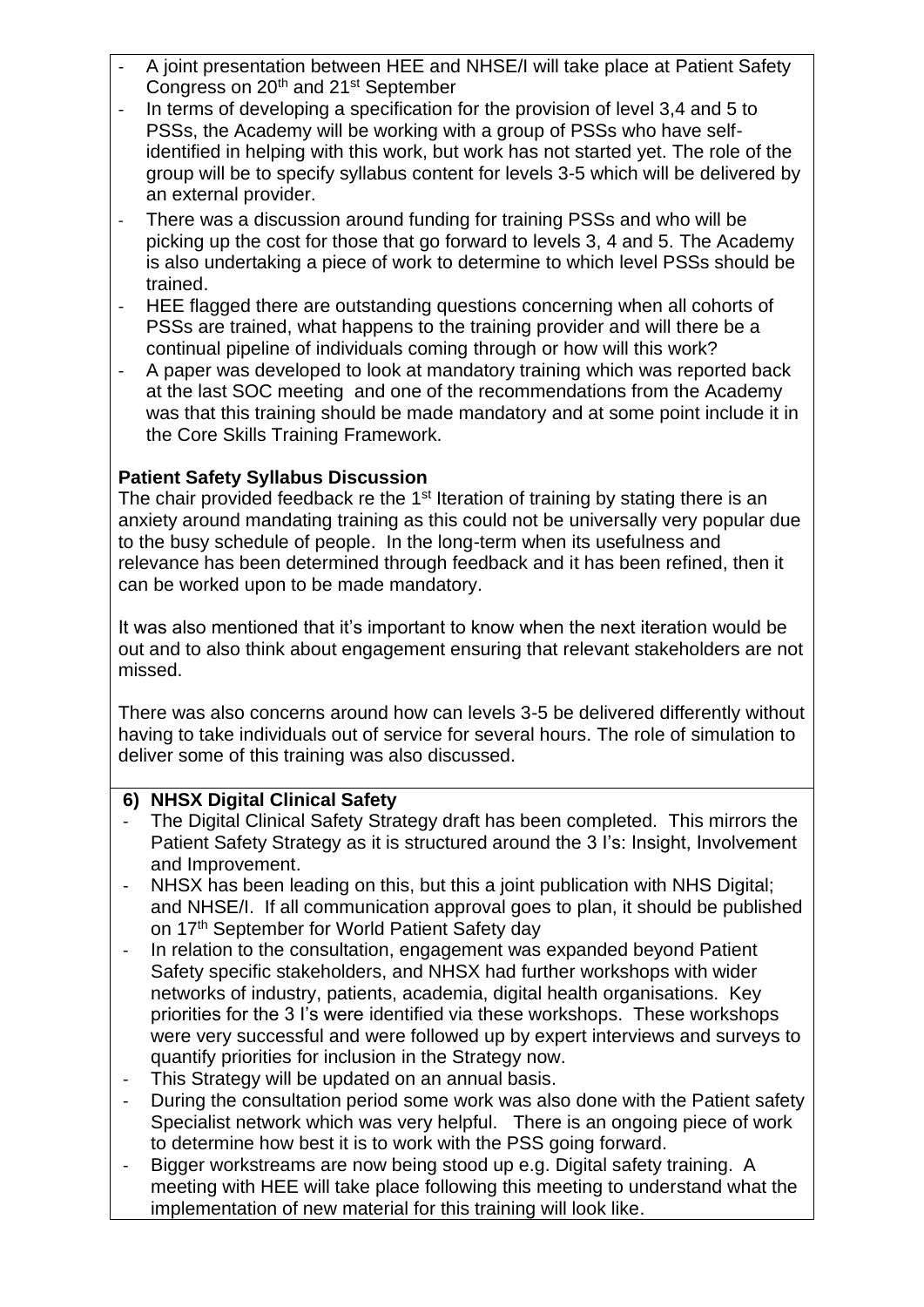The team intend to create a 'train the trainer' model around digital safety to be embedded across ICSs and regions. Best practice and safety guidance around Digital clinical safety is being pulled together.

# **Digital Clinical Safety discussion:**

The chair noted that he was pleased to see the final draft of the strategy document and noted that two key elements are quite clear: digital tools being safe e.g. algorithms and how digital devices and approaches are used to make patient safety better.

A member of the committee enquired if primary care was involved in the consultations due to the diverse system and challenging patient safety concerns in the environment. In response it was confirmed that primary care was involved in the consultations.

# **Action:**

- **NHSX to circulate to the committee the paper discussed today**
- **NHSX to circulate approved and signed off final draft of Digital Clinical safety Strategy to the Committee**

# **7) Risk register**

SOC reviewed the risk register.

There haven't been any significant movements on the risks over the last quarter. Most risks on the register are fairly low level and in hand.

### **Actions:**

#### - **All programme leads to consider risk ratings and provide an update if required to keep document current and relevant**

Risk 3: Outstanding support from the regions have been provided in relation to the PSS agenda. They have been really engaged and have supported NHSEI national colleagues in creating networks and engaging with PSS at subregional levels.

Risk 8: The system is incredibly pressured, and staff are very stretched – it was agreed to elevate the likelihood and impact of this risk, whilst slightly revising it based on the sense of pressure in the system

# **8) AOB**

The chair reminded the committee that the 17<sup>th</sup> September is World Patient Safety Day focussed on maternal safety. HSJ Patient safety Congress is on 20<sup>th</sup> -21<sup>st</sup> Sept

### **9) Date of next meeting: 09/11/21 13.00 – 15.00**

### **Action list:**

.

- **Carried over from June meeting: The National Patient Safety Team to recruit third Patient Safety Partner (PSP) to SOC**